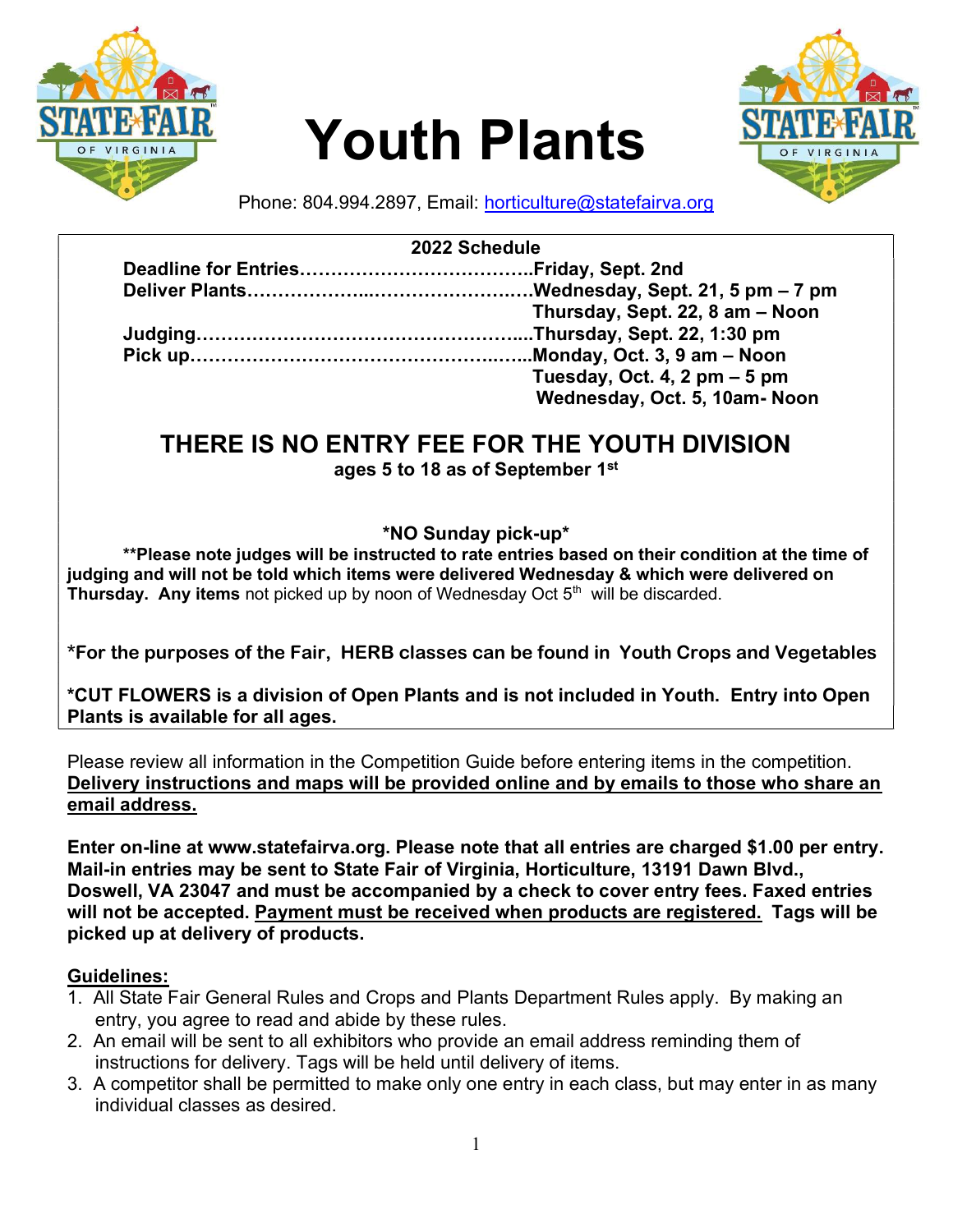- 4. Each entry shall be composed of specimens of only one variety or strain except where indicated.
- 5. Plants must be grown by the individual competitor and have been in their possession and established in its container for at least three months. Please include variety name, if known, under "description" of online entry
- 6. Only plants entered in the correct class will be judged. You are responsible for correctly identifying the class for each plant entered.
- 7. Plant and container must NOT weigh more than 40 lbs. Containers used as hanging baskets MUST have sturdy hangers.
- 8. Plants identified as diseased, infested or in broken containers will not be judged or displayed.
- 9. Plants will be watered by State Fair staff during the Fair; otherwise, the State Fair assumes no responsibility for exhibited plants or plants not displayed.
- 10. The Fair assumes no responsibility in case of loss or damage to exhibits.
- 11. No plants may be removed until release time and must be checked out with Superintendent. Tag stubs (claim checks) must be presented before entries are released.
- 12. Prize-winning exhibits removed by the competitor prior to the official release time will forfeit monetary awards.
- 13. It is the competitor's responsibility to pick up or dispose of entries. After the last scheduled pick-up time, all remaining products will be considered abandoned and the Fair will in no way be responsible for them.

# All entries are subject to spraying with fire retardant, as required by the Fire Marshall.

| \$50 Sweepstakes Award for the Winner of the Most Blue Ribbons<br>in the Open Plants Competition! |     |     |     |  |
|---------------------------------------------------------------------------------------------------|-----|-----|-----|--|
| <b>Awards</b>                                                                                     | 1st | 2nd | 3rd |  |
| <b>Each Class</b>                                                                                 | S8  | \$5 | \$3 |  |

# Judging Criteria

Cultural Perfection ………………………………………………………………………………………........... 60 Plants should have vigorous, healthy appearance and form including foliage, flowers and/or fruit, which is characteristic of a well-grown plant. There should be no indication of pests or disease and have a good shade of color typical to the variety.

Grooming: ………………………………………………………………………………………………………….. 20 The entry should be clean and well groomed. No dried flowers, pollen, dirt, careless labeling, spray residue, spots, etc. Be aware of over grooming. Too much trimming may be penalized. A good rule of thumb is "taking nothing away… adding nothing" other than general grooming.

Distinction ………………………………………………………………………………………………………… 10 when compared to other entries of its class the entry has one or more observable superior quality that sets it apart as a specimen.

Container …………………………………………………………………………………………………………… 10

There should be good balance between the sizes of plants and the container. The container should be full enough to prevent the appearance of leggedness or overcrowding. Plants should be well established in their container.

Total ............................................................................................100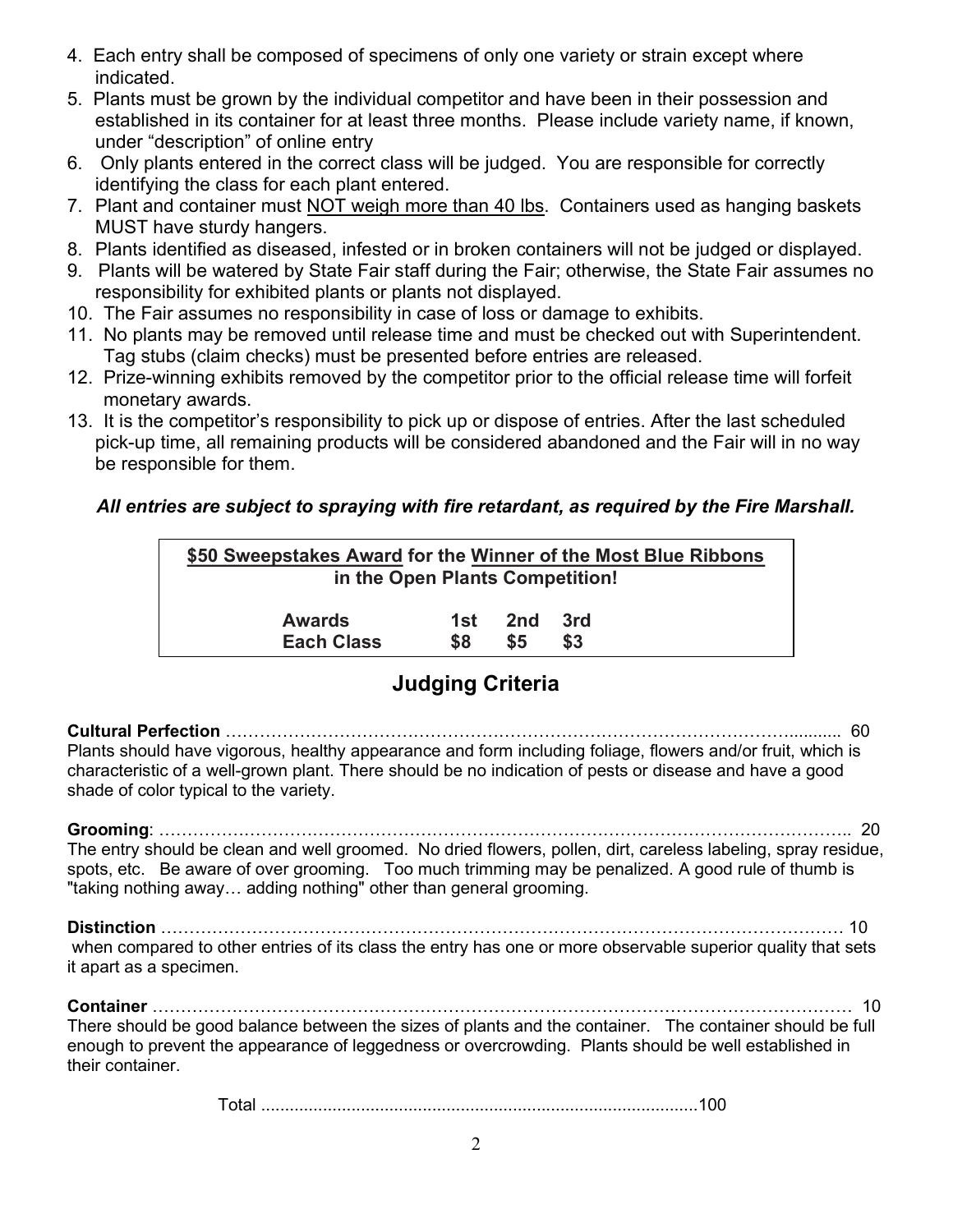#### Note: Some common names are listed for reference. The class may not be limited to just those listed.

#### Division 1: Dish Gardens & Terrariums

- 1001 Dish Garden, grower's choice of plants
- 1002 Terrarium, miniature plants
- 1003 Terrarium, tropical plants
- 1004 Fairy Garden Garden must contain live plants and be no larger than 18 in. x 18 in.

#### Division 2: Succulents & Cacti

- 2002 Agave (Century Plant)
- 2003 Aloe (barbadensis and other varieties)
- 2004 Astrophytum (Sand Dollar Cactus, Sea Urchin Cactus, Star Cactus)
- 2005 Cereus, or any genus ending in ~cereus & Epiphylumm Orchid Cactus
- 2006 Crassula (including Jade Plant)
- 2008 Cactus (with spines; i.e. Echinopsis, Echinocactus, Lobivia, Notocactus, etc.)
- 2009 Euphorbia
- 2011 Gasteria and Haworthia (Ox Tongue, Cow Tongue)
- 2012 Gymnocalcycium (Cactus, Spider Cactus)
- 2013 Kalanchoe
- 2014 Mesembryanthemum (Prickly Pear, Tulip Prickly Pear, Dessert Prickly Pear)
- 2016 Rebutia or Sulcorebutia
- 2017 Sanservia (Snake Plant)
- 2018 Schlumbergia or Sygocactus (Thanksgiving or Christmas)
- 2019 Stapelia (Carrior flower)
- 2020 Succulent not listed (no true cacti)

#### Division 3: African Violet & other Gesneriads

- 3001 Saintpaulia (African Violet) single blooms
- 3002 Saintpaulia (African Violet) double blooms
- 3007 Any variety of Gesneriad not listed

#### Division 4: Begonias

- 4001 Begonia sempeflorens in bloom (common begonia)
- 4003 Begonia, angel wing variety
- 4004 Begonia, rex
- 4006 Begonia, not listed

#### Division 5: Bromeliads

5010 - Bromeliad, any variety 5011 - Bromelida, collection in container, any varieties

#### Division 6: Orchids

- 6001 Orchid in bloom Cattylea,
- 6002 Orchid in bloom Paphiopedilum
- 6003 Orchid in bloom Vanda
- 6004 Orchid in bloom Phaleonopsis
- 6005 Orchid in bloom Oncidium
- 6006 Orchid in bloom Cymbidium